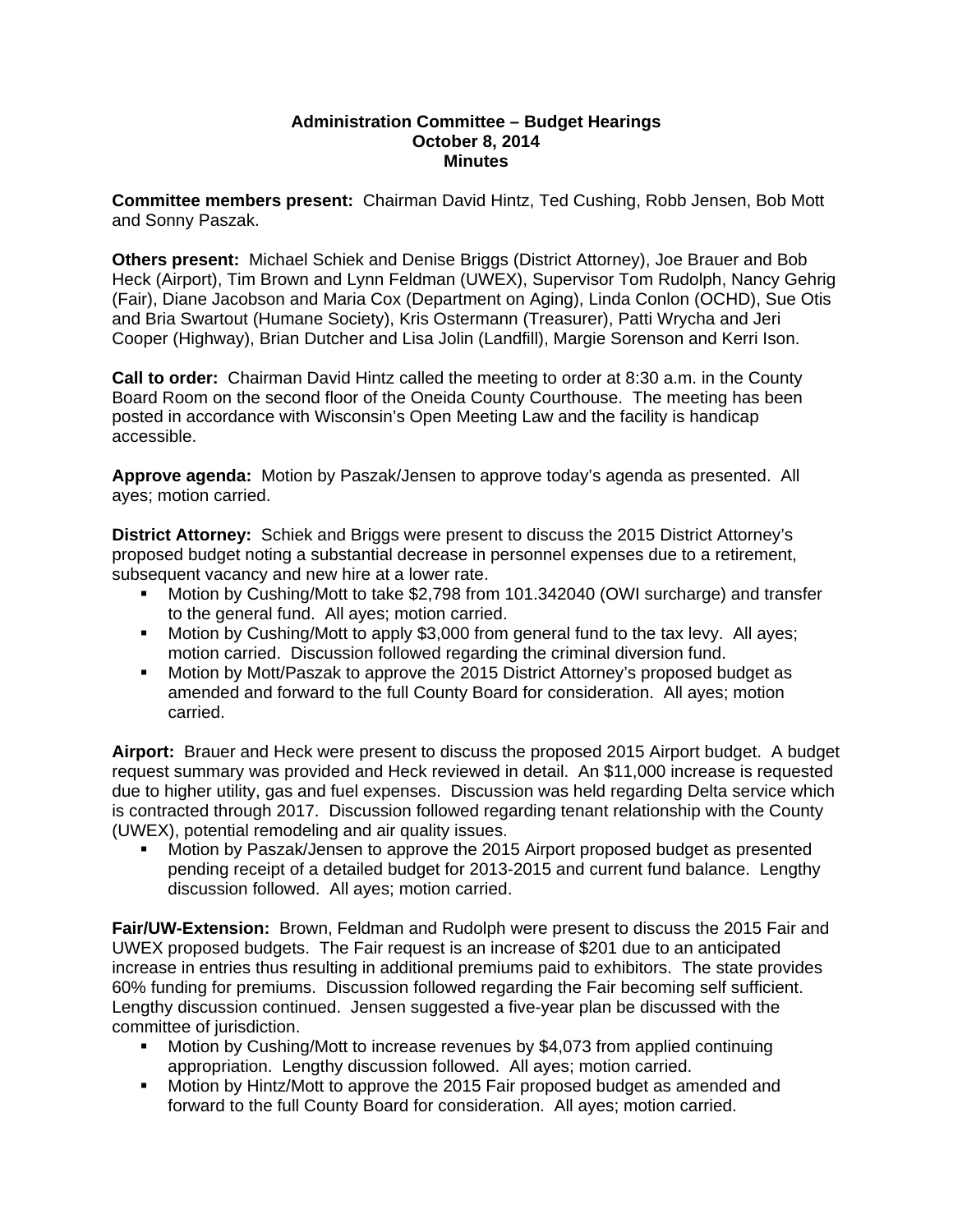Brown noted UW-Extension noted a decrease in personnel expenses due to a change in staff.

 Motion by Cushing/Mott to approve the 2015 UW Extension proposed budget as presented and forward to the full County Board for consideration. All ayes; motion carried.

**Department on Aging:** Jacobson and Cox were present to discuss the 2015 Department on Aging proposed budget. A budget summary was provided and reviewed in detail. Request is a \$6,227 decrease (not including personnel expenses). Discussion followed regarding the Transit Commission.

 Motion by Mott/Paszak to approve the 2015 Department on Aging proposed budget as presented and forward to the full County Board for consideration. Lengthy discussion followed regarding congregate meals, home delivered meals, use of the facility and state funding. All ayes; motion carried.

**Public Health:** Conlon was present to discuss the 2015 Health Department proposed budget. A grant summary handout was provided and reviewed in detail. She noted there is an increase in personnel expenses, grant dollars and revenue. Lengthy discussion followed regarding flu revenue, services the department provides, fee schedules, new software implementation and infection control.

 Motion by Cushing/Jensen to approve the 2015 Health Department proposed budget as presented and forward to the full County Board for consideration. All ayes; motion carried.

**Humane Society:** Paremski and Swartout were present to discuss the 2015 Humane Society proposed budget. Several handouts were provided and reviewed in detail. Lengthy discussion followed.

 Motion by Paszak/Hintz to approve the 2015 Humane Society proposed budget as presented. Discussion followed regarding increased fundraising options and fund balances. Paszak/Hintz amended motion to decrease the 2015 Humane Society proposed budget by \$5,000. All ayes; motion carried.

Recessed for lunch at noon; reconvened at 1:30 p.m.

**Treasurer:** Ostermann was present to discuss the 2015 Treasurer's proposed budget. Lengthy discussion followed regarding the proposed personnel changes, increasing the part-time position from 50% to 55% and reducing LTE hours from 240 to 200 hours -- an increase of \$2,558.

- Motion by Jensen/Hintz to place \$2,558 in the contingency fund for the 55% position in the Treasurer's office. All ayes; motion carried. The position will be taken to LRES and the full County Board for consideration.
- Motion by Cushing/Paszak to approve the 2015 Treasurer's proposed budget as presented and forward to the full County Board for consideration. All ayes; motion carried.

**Highway/Landfill:** Wrycha and Cooper were present to discuss the 2015 Highway Department proposed budget. Several handouts were provided and reviewed in detail. The department requested to reallocate personnel savings of \$108,000. Discussion followed regarding safety and road supply cost increases.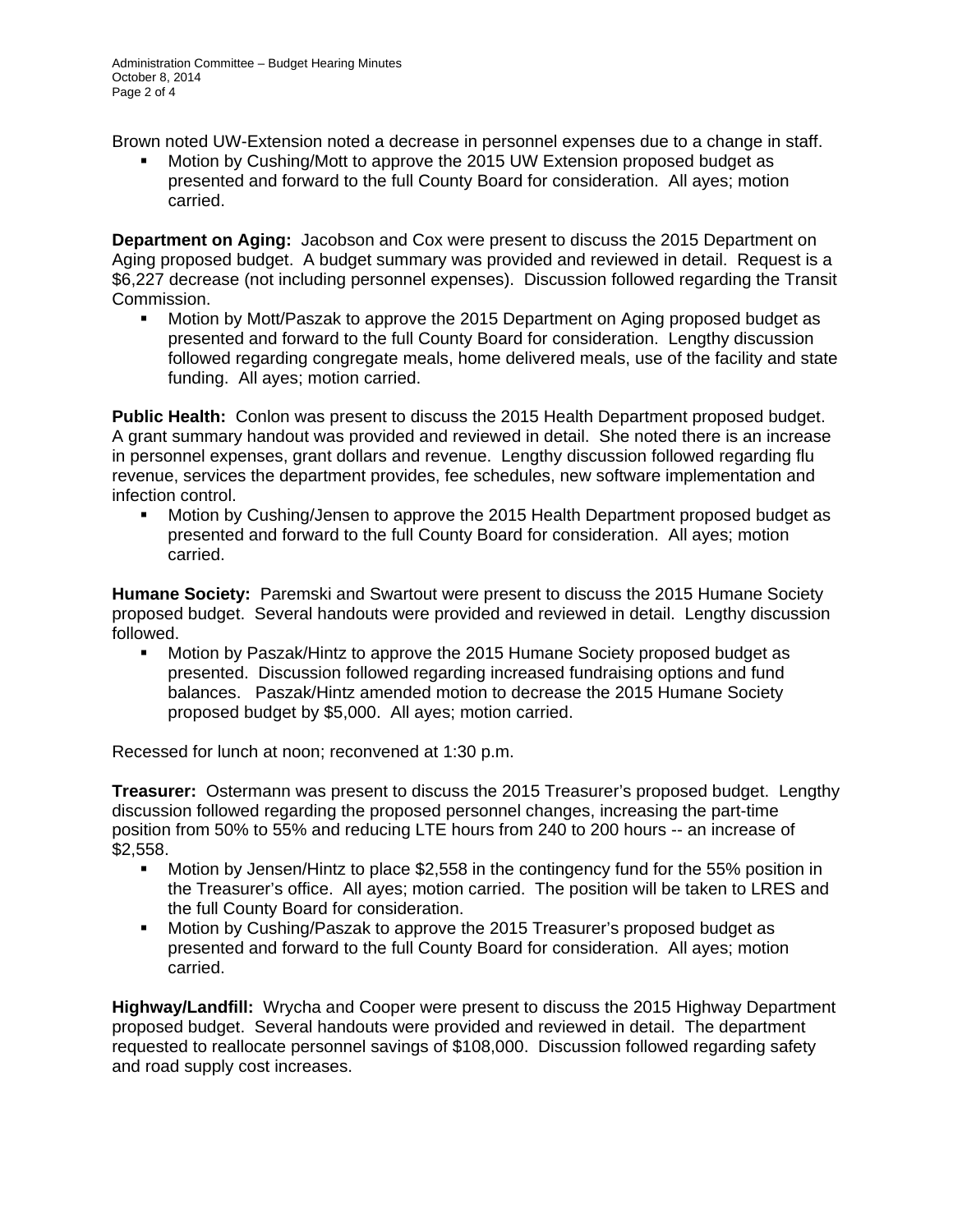Administration Committee – Budget Hearing Minutes October 8, 2014 Page 3 of 4

 Motion by Cushing/Jensen to approve the 2015 Highway proposed budget as presented. Lengthy discussion followed regarding personnel/equipment rates, carry forward funds, depreciation, etc. All ayes; motion carried.

**Solid Waste:** Dutcher and Jolin were present to discuss the 2015 Landfill proposed budget. A summary of 2014 and 2015 budgets was provided and discussed in detail. It was noted the two notes due the County will be paid in full.

- Motion by Cushing/Paszak to charge the Landfill \$25,000 for indirect costs and apply to the 2015 levy. Discussion followed.
- Motion by Cushing/Jensen to approve the 2015 landfill proposed budget as amended and forward to full County Board for consideration. Discussion followed regarding employees, workload and building repair. All ayes; motion carried.

**Land Conservation:** Hansen and Rudolph were present to discuss the 2015 Land Conservation proposed budgets and reviewed in detail, noting a decrease of approximately \$200 not including personnel expenses. Discussion followed regarding the decrease in costshare project funds. Discussion followed regarding specific line items.

Hansen reviewed the staffing proposal taken to LRES for a new position which was denied. She presented a new proposal to address department workload needs with two LTEs, eliminating the cost of benefits. Extensive discussion was held regarding fiscal impact of the positions, DATCP reimbursement, Land and Water Resource Management Plan goals, workload allocation of DATCP funding and the impact on the tax levy. There was concern/confusion regarding actual cost to the County.

 Motion by Jensen/Paszak to approve the 2015 Land Conservation proposed budgets as presented and forward to the full County Board for consideration; the staffing proposal shall be taken to the next LRES Committee for consideration. Discussion followed. All ayes; motion carried.

**Sheriff's Department:** The Sheriff's Department presented additional account adjustments as requested.

 Motion by Paszak/Hintz to accept the additional account adjustments to the 2015 Sheriff's Department proposed budget as presented. All ayes; motion carried.

## **Capital Improvement Program:**

- Discussion was held regarding the request for the armored vehicle. Hartman noted Oneida County has been offered an \$114,000 grant toward the purchase of a new armored vehicle if funds are spent prior to 6/30/15. Discussion was held regarding the computer forensic lab. Motion by Paszak/Jensen to apply \$158,000 from the general fund for the armored vehicle (\$100,000) and computer forensics lab (\$58,000). All ayes; motion carried.
- The Sheriff's Department will cover the cost of the jail pod desks with remaining 2014 funds.
- Motion by Mott/Cushing to apply \$21,709 from the general fund for the UWEX phone system. All ayes; motion carried.
- Motion by Cushing/Paszak to apply \$80,000 from the general fund for the Virtual Desktop Hardware and Software. All ayes; motion carried.
- Motion by Cushing/Paszak to apply \$15,000 from the levy for the Courthouse condenser coils. All ayes; motion carried.
- Motion by Cushing/Mott to apply \$40,000 from the general fund for the  $3<sup>rd</sup>$  floor renovation/ and \$10,000 for the Healthy and Aging HVAC systems studies.